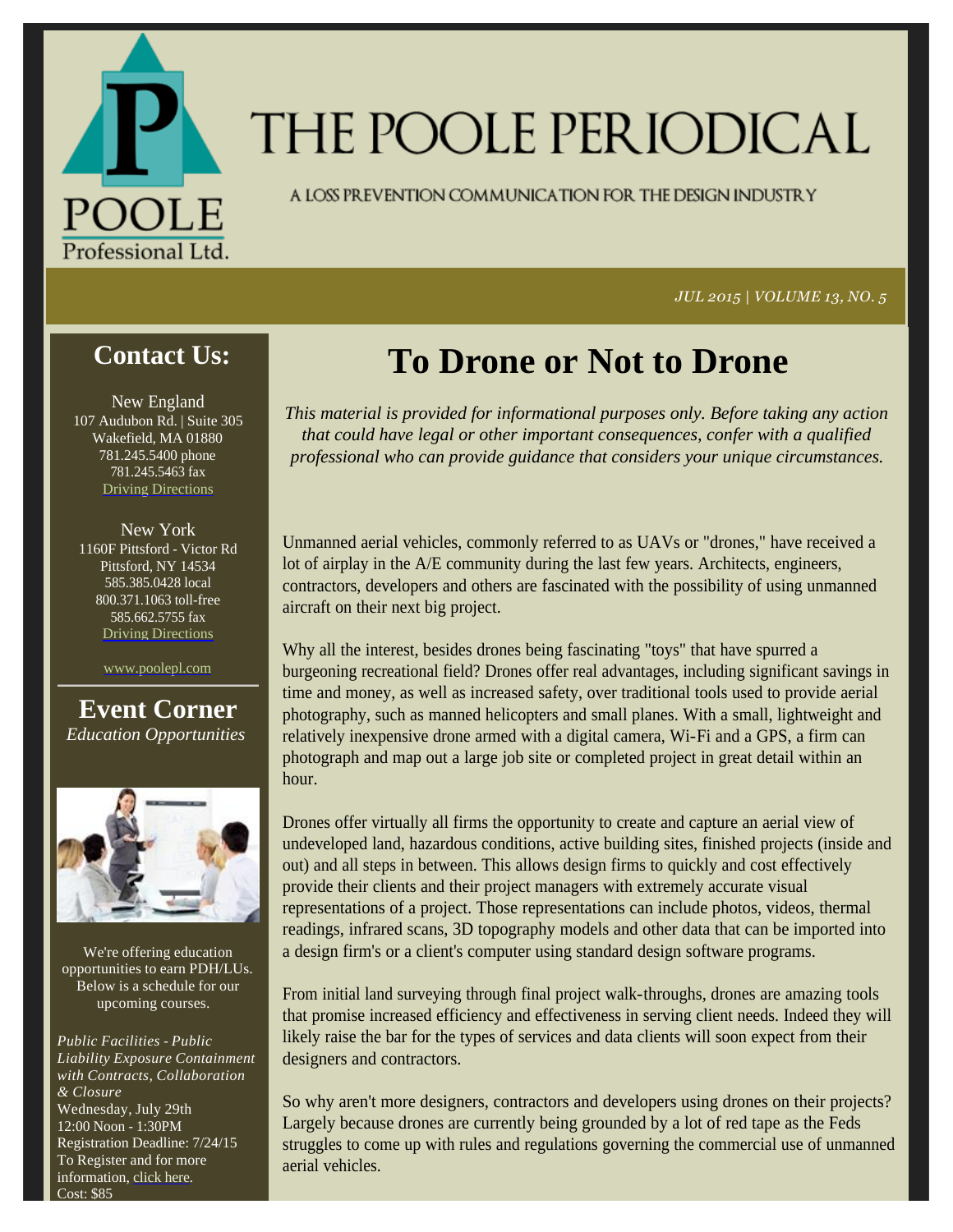For more information and to register for any of our educational opportunities, please visit our calendar, here.

#### **Client Kudos!**

Destefano Architects celebrates 20 Years.

Erdman Anthony principal, William P. McCormick, was named to the American Council of Engineering Companies of NY board of directors.

Fay Spofford & Thorndike received an ACEC Engineering Excellence Award for the Logan Airport Runway 33L Improvements.

Gossens & Bachman Architects received the 2015 AIA HUD Secretary's Housing & Community Design Award for the Brattleboro Food Co-op Plaza Redevelopment.

Margulies Perruzzi Architects received IFMA Boston's Award of Excellence for Best Practice in the 50,000- 150,000 sf category for their innovation and impact on business objectives.

#### **For Your Information**

- NYSDOT now accepts the Acord Form.

## **The FAA and Commercial Use of Drones**

Currently, architects, engineers, contractors, developers -- even wedding photographers for that matter -- are generally prohibited from using drones for commercial purposes. The Federal Aviation Administration (FAA) rightfully cites safety concerns for not allowing the unregulated commercial use of drones. Yet recreational users face no such regulations other than a few simple guidelines such as:

×

- The aircraft, including any loads, must weigh less than 55 pounds.
- Don't fly the drone more than 400 feet in altitude.
- Always keep the drone within visual sight.
- Keep at least five miles away from airports, and remain clear of any manned aircraft.
- Keep away from large crowds and stadiums.
- Don't fly carelessly or recklessly

So, in a sense, it's not what you do, but why you do it, that matters to the FAA. Fly a drone to capture video for fun and

it's no problem as long as you follow their guidelines. Fly a drone to capture a video to make money, and you are breaking the law unless you can secure a special waiver.

#### **The Section 333 Waiver**

A waiver for the commercial use of drones can be secured under Section 333 of the FAA Modernization and Reform Act of 2012. According to the FAA, any aircraft operating in the national airspace requires a certificated and registered aircraft, a licensed pilot, and operational approval. Section 333 grants the Secretary of Transportation the authority to determine whether an airworthiness certificate is required for a unmanned aerial vehicle to operate safely in the National Airspace System. This authority is being leveraged to grant case-by-case authorization for certain unmanned aircraft to perform commercial operations prior to the finalization of the Small UAS (Unmanned Aircraft Systems) Rule, which will be the primary method for authorizing small UAS operations once it is complete. The Small UAS Rule is expected to be completed in 2017.

So, under Section 333, architects, engineers, contractors and others can file for an exemption from current federal regulations on a case-by-case basis and, if granted the exemption, use drones for commercial purposes -- at least until the final Small UAS Rule is issued. Through mid-June 2015, approximately 600 petitions have been granted by the FAA.

According to the FAA, a Section 333 petition must be filed at least 120 days before the date of operation. For further details on filing a petition for an exemption, go to the FAA Website page: www.faa/gov/uas/legislative/programs/section\_333/how\_to\_file\_a\_petition.

Also, be aware that some states and municipalities have their own laws regarding the use of drones, commercial and recreational. These can provide obstacles even if a Section 333 exemption is obtained from the FAA.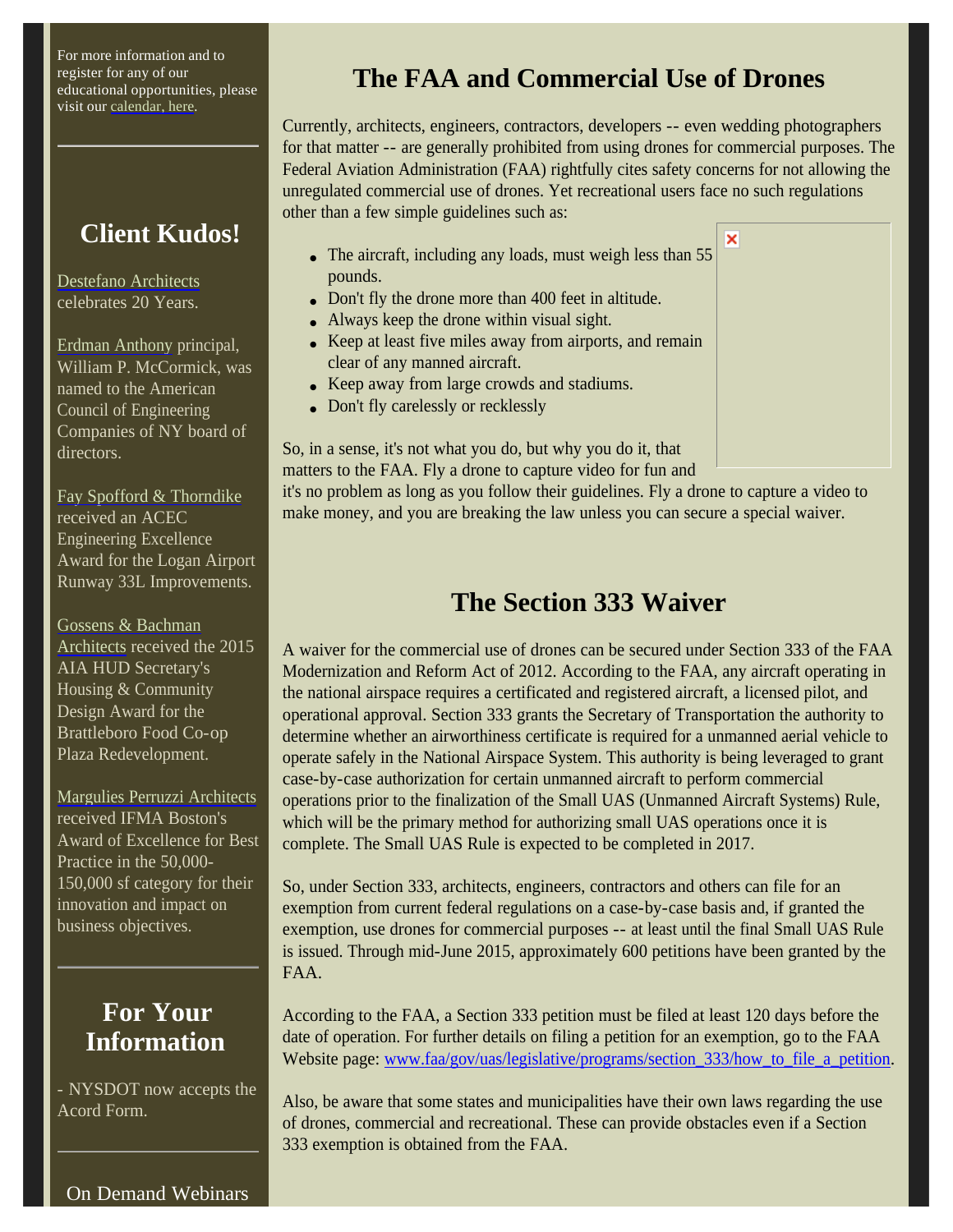#### from XL Design Professional



Managing Scope Creep & Other Project Changes "Plan the work, then work the plan."



 $\overline{\mathbf{x}}$ 

### **Take to the Air?**

Drones are undoubtedly flying into the future of many design and construction projects. Over the next decade they will likely become an indispensable part of an architect's or engineer's tool kit. For now, it seems architects and engineers who wish to use drones for commercial purposes can take one of four courses:

- 1. File for an exemption under Section 333.
- 2. Subcontract the use of drones to a firm that already has obtained a Section 333 exemption for the type of work being executed.
- 3. Break the law and fly drones without the exemption.
- 4. Wait until the final Small UAS Rule is issued, supposedly in 2017.

If a decision is made to move forward with the use of drones, now or in the future, be aware of the liability issues. A wayward drone can cause both physical injury and property damage. Therefore, check your commercial general liability policy (CGL) to see whether the use of a drone would be covered.

| Most CGL policies specifically exclude liability    |
|-----------------------------------------------------|
| that arises out of the ownership, maintenance or    |
| use of aircraft. Work with your agent to            |
| determine the exact language of your policy and     |
| whether a drone would be classified as aircraft. If |
| so, you may be able to negotiate an exception to    |
| this aircraft exclusion that only applies to        |
| lightweight drones used for a specific purpose or   |
| purposes. If an exception cannot be obtained,       |

you may need to purchase a separate aviation policy to get the coverage you need.

Finally, professional liability issues could also crop up with the use of a drone. Failure to perform up to the current standard of care regarding the operation and application of the UAV and the accuracy, dissemination and use of the information gathered could lead to an errors or omission claim.

#### *Can We Be of Assistance?*

*We may be able to help you by providing referrals to consultants, and by providing guidance relative to insurance issues, and even to certain preventives, from construction observation through the development and application of sound human resources management policies and procedures. Please call on us for assistance. We're a member of the Professional Liability Agents Network (PLAN). We're here to help.*